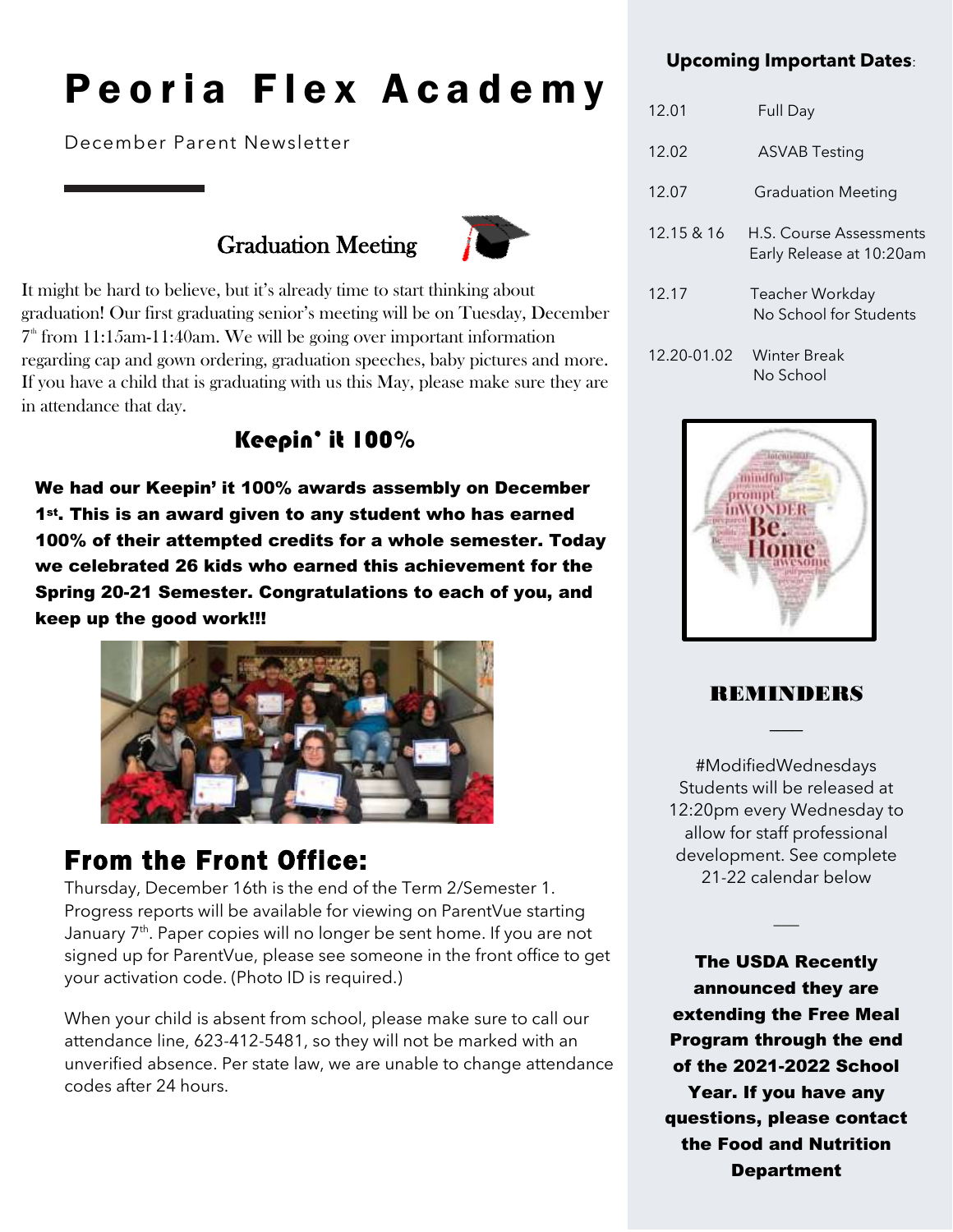## Counselor Connection

**ASVAB Testing** will be held on Thursday, December 2<sup>nd</sup> in the Lecture Hall at 8:00am sharp. All students are encouraged to participate in the career exploration opportunity, and it is required for any students interested in a career in the military. Please see Mrs. Deeg for more information.

**Civics Testing** began on November 16<sup>th</sup> for those who have not yet taken it, or have not passed previously. This is a graduation requirement.

**Support Groups** for the Fall Semester began on September 3<sup>rd</sup>. If you feel your child could benefit from taking part, please contact Mr. Barrett at [vbarrett@pusd11.net](mailto:vbarrett@pusd11.net) ,Mrs. Deeg at [ldeeg@pusd11.net](mailto:ldeeg@pusd11.net) or Mrs. Ross at [aross@pusd11.net](mailto:aross@pusd11.net) .

Do you or your child need to make an appointment with Mrs. Deeg? You can do so by clicking on the link below:

<https://outlook.office365.com/owa/calendar/MrsDeeg@pusd11net.onmicrosoft.com/bookings/>

**Graduation applications are being sent home for students graduating before May. They will need to be signed by a parent/guardian and returned to school.** 



The 2021-2022 PFA Yearbook is now on sale. The cost is \$40. You can reserve one in the front office by paying cash, check, or charge. Supplies are limited, so grab yours now!

If you have a graduating senior, you can purchase ad space in the yearbook for a dedication. You can find more information and pricing [here.](https://pusd11net-my.sharepoint.com/:b:/g/personal/myoung_pusd11_net/Ed7UYL_wPgJLi4OjDp5XMswBHar7N87bl4XBf1vhMyEECA)



On Friday, November 5<sup>th</sup> we took a group of students to the Hassayampa River Preserve up in Wickenburg, AZ. The preserve is home to 280 species of birds as well as beautiful, lush trails.

Hassayampa River Preserve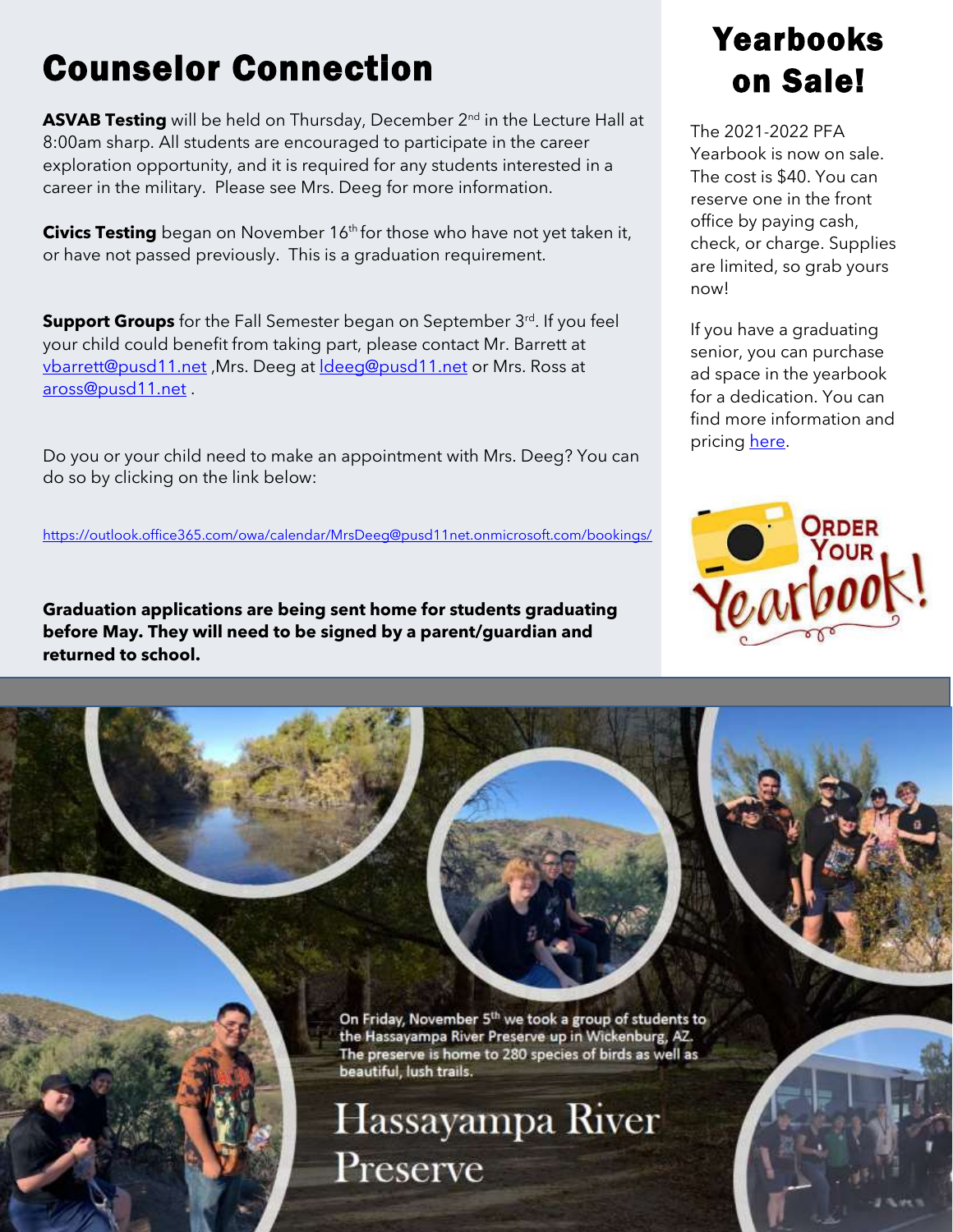# Arizona Construction Career Days

PFA, along with over 3,000 high school students from all over Arizona, got to participate in hands on projects related to the construction industry. 20+ different areas of the field were represented. Our students learned a lot and had a great time!



## The PFA Student Council Presents….





Monday – Happy Valentine's Day Tuesday – Happy St. Patrick's Day Wednesday – Happy Easter Thursday – Happy Halloween Friday – Happy Holidays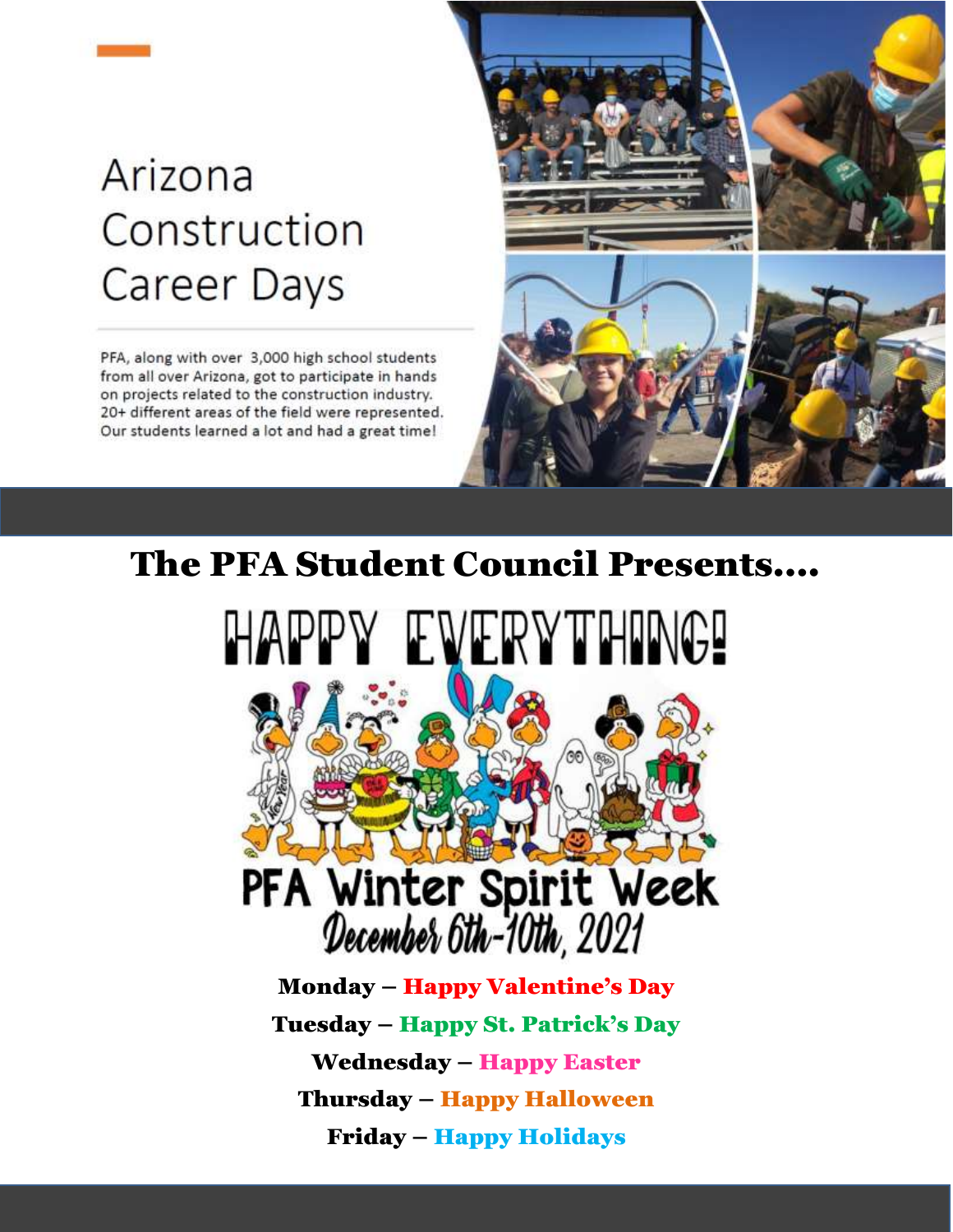



| Sun | Mon                                                 |              | Tue                                 | Wed                            | Thu                                           | Fri                                                                  | Sat                |                             |
|-----|-----------------------------------------------------|--------------|-------------------------------------|--------------------------------|-----------------------------------------------|----------------------------------------------------------------------|--------------------|-----------------------------|
|     | 29                                                  | 30           |                                     | 1<br><b><i>DAILY SCHED</i></b> | $\overline{2}$<br>See Mrs. Deeg<br>to sign up | 3                                                                    | 4                  |                             |
| 5   | 6<br>Winter Spirit Week<br><b>Happy Everything!</b> | 7            | Graduation<br>Meeting<br>$11:15$ am | 8<br>#MW SCHED                 | 9                                             | 10                                                                   | 11                 |                             |
| 12  | 13                                                  | 14           |                                     | 15                             | 16                                            | 17                                                                   | $18$ No school for | Winter Break<br>Dec17-Jan 2 |
|     |                                                     |              |                                     |                                |                                               | Winter Break                                                         |                    |                             |
|     | Daily Schedule                                      |              |                                     |                                |                                               | #Modified Wednesday                                                  |                    |                             |
|     | Mon, Tues, Thurs, Fri                               |              |                                     |                                |                                               | Early Release Term 2 & 3                                             |                    |                             |
|     | $1st$ HOUR (80 min)                                 | 7:30         | 8:50                                |                                | $1st$ HOUR (65 min)                           |                                                                      | 7:30               | 8:35                        |
|     | 2 <sup>nd</sup> HOUR (80 min)                       | 8:55         | 10:15                               |                                |                                               | 2 <sup>nd</sup> HOUR (65 min)                                        | 8:40               | 9:45                        |
|     | 3rd HOUR (80min)                                    | 10:20        | 11:40                               |                                |                                               | 3rd HOUR (85 min)                                                    | 9:50               | 11:15                       |
|     | PFA LUNCH (30 min)                                  | 11:40        | 12:10                               |                                |                                               | PFA lunch (30 minutes +5)                                            | 11:15              | 11:45                       |
|     | 5 <sup>th</sup> HOUR (90 min)                       | 12:15        | 1:45                                |                                |                                               |                                                                      | bussers leave      | 11:45                       |
|     |                                                     | busses leave | 1:50                                |                                |                                               | RTI (30 min)                                                         | 11:50              | 12:20                       |
|     | RTI (30 min)<br>6 <sup>th</sup> HOUR (120 min)      | 1:50<br>2:30 | 2:20<br>4:30                        |                                |                                               | 5 <sup>th</sup> & 6 <sup>th</sup> HOURS do not convene on Wednesdays |                    |                             |

### RTI daily reporting schedule:

Mondays-1st period

**REX ACADEMY** 

**PEORIA** 

Tuesdays-2nd period

Wednesdays-3rd period (advisory) Thursdays-3rd period

| 10:20 Final Exams                     |                    |  |
|---------------------------------------|--------------------|--|
| $1st Class$ 7:30 8:47                 |                    |  |
| 2 <sup>nd</sup> Class 8:53 10:20      |                    |  |
|                                       | bussers leave 9:45 |  |
| 6 <sup>th</sup> HOUR does not convene |                    |  |
|                                       |                    |  |

| school             | bus | morning<br>leave | midday<br>bus                            | bus                    | <b>MW</b>         | Daily<br>leave | arrival |
|--------------------|-----|------------------|------------------------------------------|------------------------|-------------------|----------------|---------|
| Cactus             | 82  | 7:05             | 10:00<br>0:06<br>release<br>eaves<br>bus | 125<br>1:45            |                   | 2:06           |         |
| Centennial         | 71  | 7:11             |                                          | 130                    | ශි                | 1:45<br>S.     | 2:00    |
| Ironwood           | 73  | 7:08             |                                          | 73                     | release<br>leaves | 2:04           |         |
| <b>Kellis</b>      | 133 | 7:12             |                                          | release<br>eaves<br>28 |                   | 2:07           |         |
| Liberty            | 145 | 6:58             |                                          | 27                     | bus               | class<br>pus   | 2:12    |
| <b>Sunrise Mtn</b> | 145 | 7:05             | class                                    | 258                    | class             |                | 2:10    |

**PFA Shuttle Bus Times** 

**Be. INFORMED**